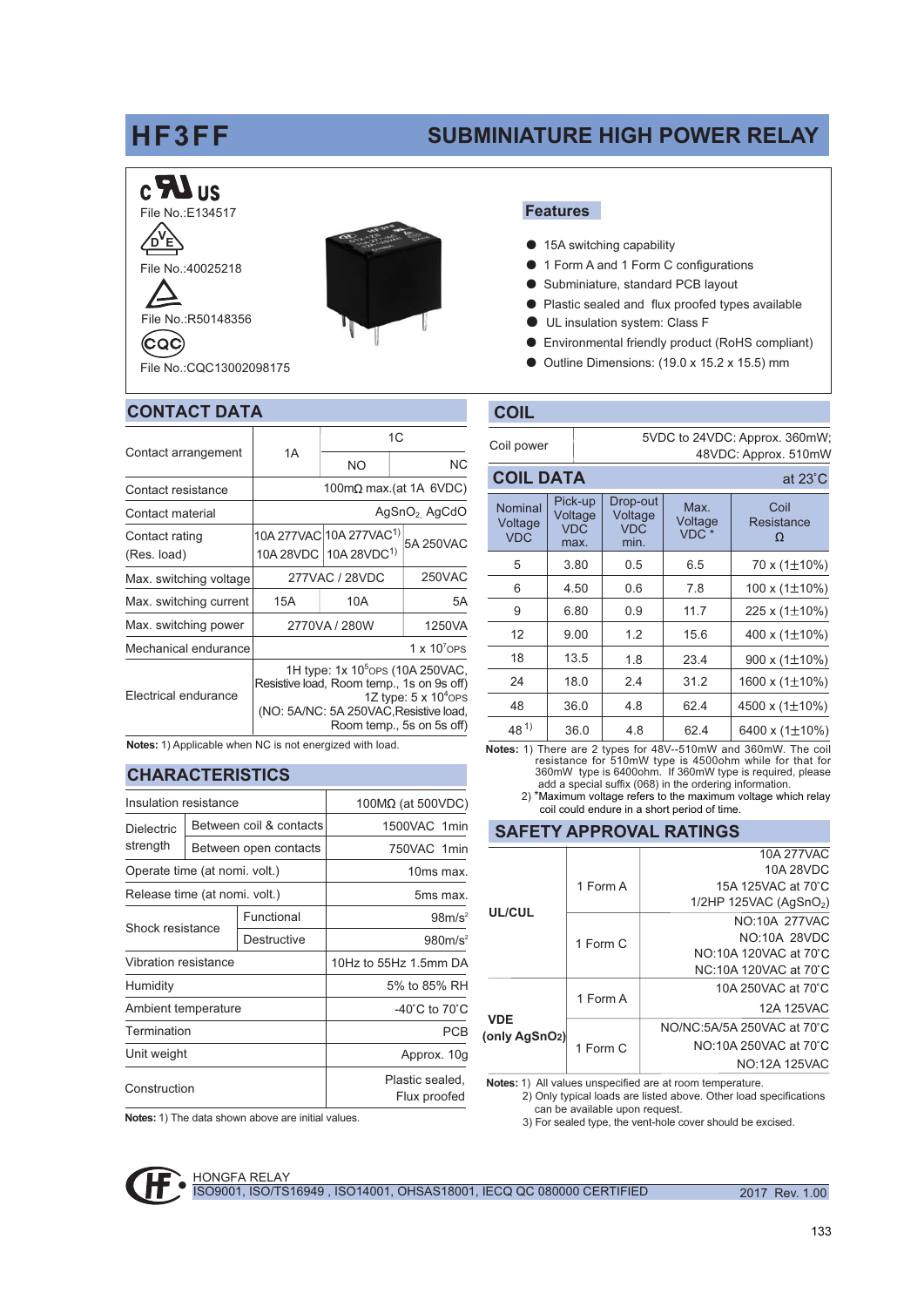#### **ORDERING INFORMATION**

|                                                                                                      | HFSFF/                                   | 012           | $-1H$                | S |  |  |
|------------------------------------------------------------------------------------------------------|------------------------------------------|---------------|----------------------|---|--|--|
| <b>Type</b>                                                                                          |                                          |               |                      |   |  |  |
| Coil voltage                                                                                         | 5, 6, 9, 12, 18, 24, 48VDC               |               |                      |   |  |  |
| <b>Contact arrangement</b> 1H:1 Form A                                                               |                                          | $1Z:1$ Form C |                      |   |  |  |
| Construction <sup><math>(1)</math> 2)</sup><br><b>S</b> : Plastic sealed<br><b>Nil:</b> Flux proofed |                                          |               |                      |   |  |  |
| <b>Contact material</b>                                                                              | T: AgSnO <sub>2</sub>                    | Nil: AgCdO    |                      |   |  |  |
| Special code <sup>3)</sup>                                                                           | <b>XXX:</b> Customer special requirement |               | <b>Nil: Standard</b> |   |  |  |

**Notes:** 1) We recommend flux proofed types for a clean environment (free from contaminations like H<sub>2</sub>S, SO<sub>2</sub>, NO<sub>2</sub>, dust, etc.).

We suggest to choose plastic sealed types and validate it in real application for an unclean environment (with contaminations like  $H_2S$ ,  $SO_2$ ,  $NO_2$ , dust, etc).

8 the commended for suitable condition and specifications if water cleaning or surface process is involved in assembling relays on PCB.

8 111 8 2: (115) The customer special requirement express as special code after evaluating by Hongfa.

## OUTLINE DIMENSIONS, WIRING DIAGRAM AND PC BOARD LAYOUT

Unit: mm



Remark: 1) In case of no tolerance shown in outline dimension: outline dimension <1mm, tolerance should be ±0.2mm; outline dimension >1mm and  $\leq$ 5mm, tolerance should be ±0.3mm; outline dimension  $>$ 5mm, tolerance should be ±0.4mm.

2) The tolerance without indicating for PCB layout is always ±0.1mm.